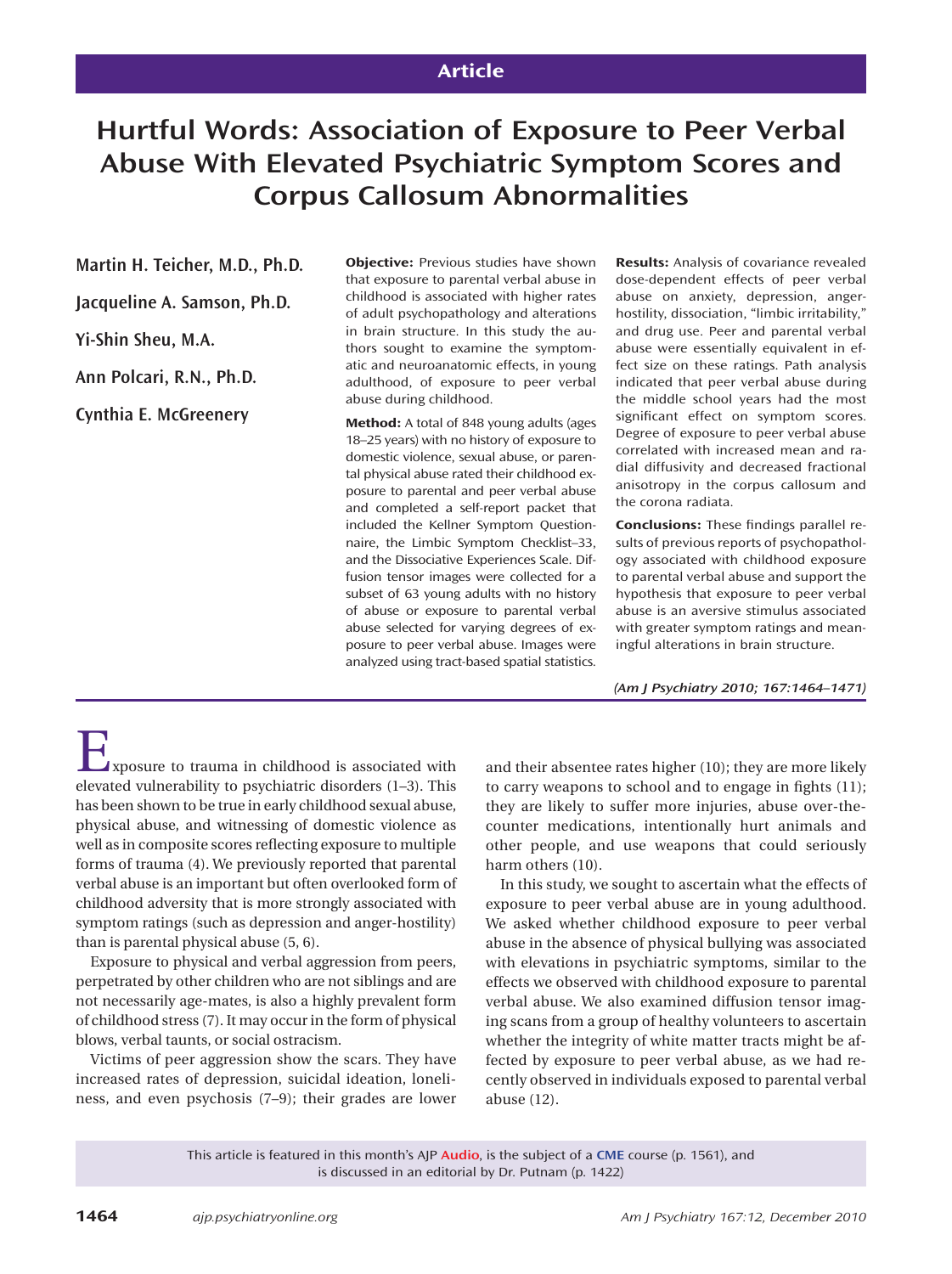

**FIGURE 1. Effect of Exposure to Peer Verbal Aggression on Symptoms in 707 Young Adults With No History of Physical or Sexual Abuse or Parental Verbal Abuse**<sup>a</sup>

<sup>a</sup> Participants had no exposure to childhood sexual abuse, witnessing of domestic violence, parental or peer physical abuse, or parental verbal abuse. Maximal peer verbal abuse score refers to the maximal score of male or female peers on the Verbal Abuse Questionnaire. Symptoms were assessed with the Kellner Symptom Questionnaire, the Limbic System Checklist–33, the Dissociative Experiences Scale, and days per month of drug use.

# **Method**

#### *Participants*

Detailed ratings of symptoms and exposure to emotional abuse and trauma were collected and analyzed from our multistudy community database of 1,662 young adults (636 male and 1,026 female) 18–25 years of age who responded to an advertisement entitled "Memories of Childhood." All participants gave informed consent prior to participation. We focused on a group of 848 participants (363 male and 485 female, with a mean age of 21.8 years [SD=2.1]) who had no exposure to domestic violence, childhood sexual abuse, parental physical abuse, or peer physical bullying and a subset of 707 participants (298 male and 409 female, with a mean age of 21.9 years [SD=2.1]) who in addition had no exposure to either maternal or paternal verbal abuse; exposure to verbal abuse was defined as a maternal or paternal score  $\geq\!\!40$  on the Verbal Abuse Questionnaire (5).

Diffusion tensor imaging was performed on a subset of 63 participants (23 male and 40 female, with a mean age of 21.9 years [SD=1.9]) who had no history of exposure to childhood sexual abuse, physical abuse, witnessing domestic violence, peer physical bullying, harsh corporal punishment, or significant parental verbal abuse and no history of axis I or II psychiatric disorders; all were recruited as healthy comparison subjects for other studies. These participants did, however, differ in their degree of exposure to peer verbal abuse.

#### *Assessments*

**Abuse and trauma ratings.** History of exposure to trauma was obtained using previously described methods (5) for the evaluation of physical abuse and childhood sexual abuse. History of witnessing domestic violence was assessed using the questions "Have you ever witnessed serious domestic violence?" "Have you heard domestic violence in your family?" "Have you watched your mother (father) threatened or assaulted?" and "Have you heard your mother (father) threatened or assaulted?" Ratings of exposure to parental or peer verbal abuse were assessed using the Verbal Abuse Questionnaire, which consists of 15 items that cover the key components of verbal abuse—scolding, yelling, swearing, blaming, insulting, threatening, demeaning, ridiculing, criticizing, screaming, belittling, and so on. In a preliminary sample of 48 college students, the Verbal Abuse Questionnaire

showed high internal consistency as applied to reports of both maternal behaviors (Cronbach alpha=0.98) and paternal behaviors (Cronbach alpha=0.94). In the present sample, the Verbal Abuse Questionnaire also showed high internal consistency for female (Cronbach alpha=0.95) and male peer verbal abuse (Cronbach alpha=0.96).

**Symptom ratings.** As in our previous studies of participants exposed to verbal abuse (5, 6, 12), self-report ratings were obtained using Kellner's Symptom Questionnaire (13), the Dissociative Experiences Scale (14), and the Limbic System Checklist–33 (15). The Kellner Symptom Questionnaire provides four symptom scales (depression, anxiety, anger-hostility, and somatic complaints). Depression and anxiety scores ≥12 are considered clinically significant (5, 13). Dissociative Experiences Scale scores >30 are considered clinically significant and warrant further investigation (16). The Limbic System Checklist–33 evaluates the frequency with which participants experience symptoms often encountered as ictal temporal lobe epilepsy phenomena (17). In our clinical experience, scores ≥40 are often associated with EEG abnormalities (spikes, sharp waves, paroxysmal slowing).

**Demographic characteristics.** Data on race, ethnicity, education, parental education, family income, and perceived financial sufficiency during childhood (1=much less than enough money to meet our needs, 5=much more than enough money to meet our needs) were collected. We included perceived financial sufficiency as an alternative to family income, as participants were often uncertain of their parents' income, and family income could mean very different things depending on locale, family size, and parental spending habits. In all cases, perceived financial sufficiency explained a greater share of the variance in symptom ratings than combined family income.

#### *Image Acquisition*

MRI scanning was conducted at McLean Hospital's Brain Imaging Center. Heads were stabilized with cushions and tape to help minimize movement. Multiple diffusion-weighted images, with 12 encoding directions and an additional  $T_2$ -weighted scan, were acquired using a 3-T Siemens Trio scanner (Siemens, Iselin, N.J.) with standard single-shot, spin echo, echo planar acquisition sequence with eddy current balanced diffusion weighting gradient pulses to reduce distortion (18). Scan parameters were gradient factor=1,000 seconds/mm2 , echo time=81 msec, repeti-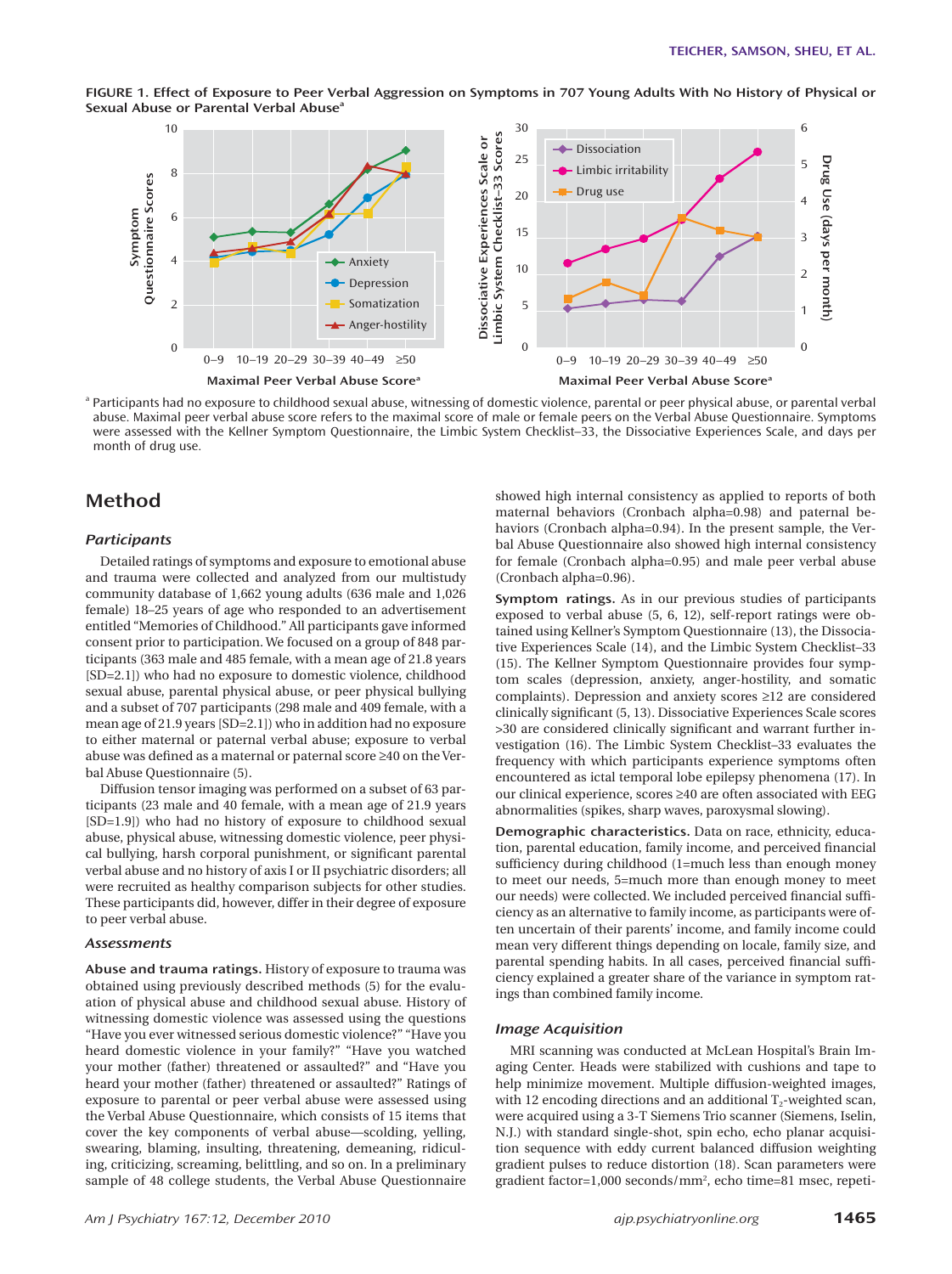**FIGURE 2. Path Analysis Modeling the Relationship Between Exposure to Peer Verbal Abuse, by Educational Stages, Perceived Financial Suffi ciency During Childhood, and Parental Education Levels and Symptom Ratings in 707 Young Adults<sup>a</sup>**



<sup>a</sup> Significant associations and standard weights are shown by solid lines and values. Nonsignificant associations included in the model are illustrated by dotted lines. The sample consists of participants with no exposure to childhood sexual abuse, witnessing of domestic violence, parental or peer physical abuse, or parental verbal abuse.

tion time=5 sec; matrix= $128\times128$  on a 220 mm $\times$ 220 mm field of view; slices were 5 mm without gap, resulting in voxels of 1.71875 mm×1.71875 mm×5 mm. Four magnitude averages provided sufficient signal-to-noise ratios. Volumetric  $T_1$ -weighted anatomic reference images were acquired using a magnetization prepared rapid gradient echo sequence (echo time=2.74 msec, repetition time=2.1 seconds, inversion time=1 second; 256×256×128 matrix for 1×1×1.3 mm voxels).

## *Data Analysis*

Effects of exposure to peer verbal abuse were assessed in the participants who had no exposure to childhood sexual abuse, witnessing of domestic violence, parental physical abuse, or

parental verbal abuse (N=707). The maximal degree of exposure to male or female peer verbal abuse (that is, whichever score was greater on the Verbal Abuse Questionnaire) was binned into deciles (0–9, 10–19, … 50+) and assessed using analysis of covariance. Parental education and perceived financial sufficiency were included as covariates (19). Structural equation modeling (SEM in the R software package; www.r-project.org) was used to perform simple path analyses to determine whether peer verbal abuse had different consequences depending on developmental stage (20). For these analyses, we calculated the degree of exposure to male or female peer verbal abuse during elementary, middle, and high school years based on maximal degree of exposure during each year and the number of years of occurrence, as measured by the Verbal Abuse Questionnaire.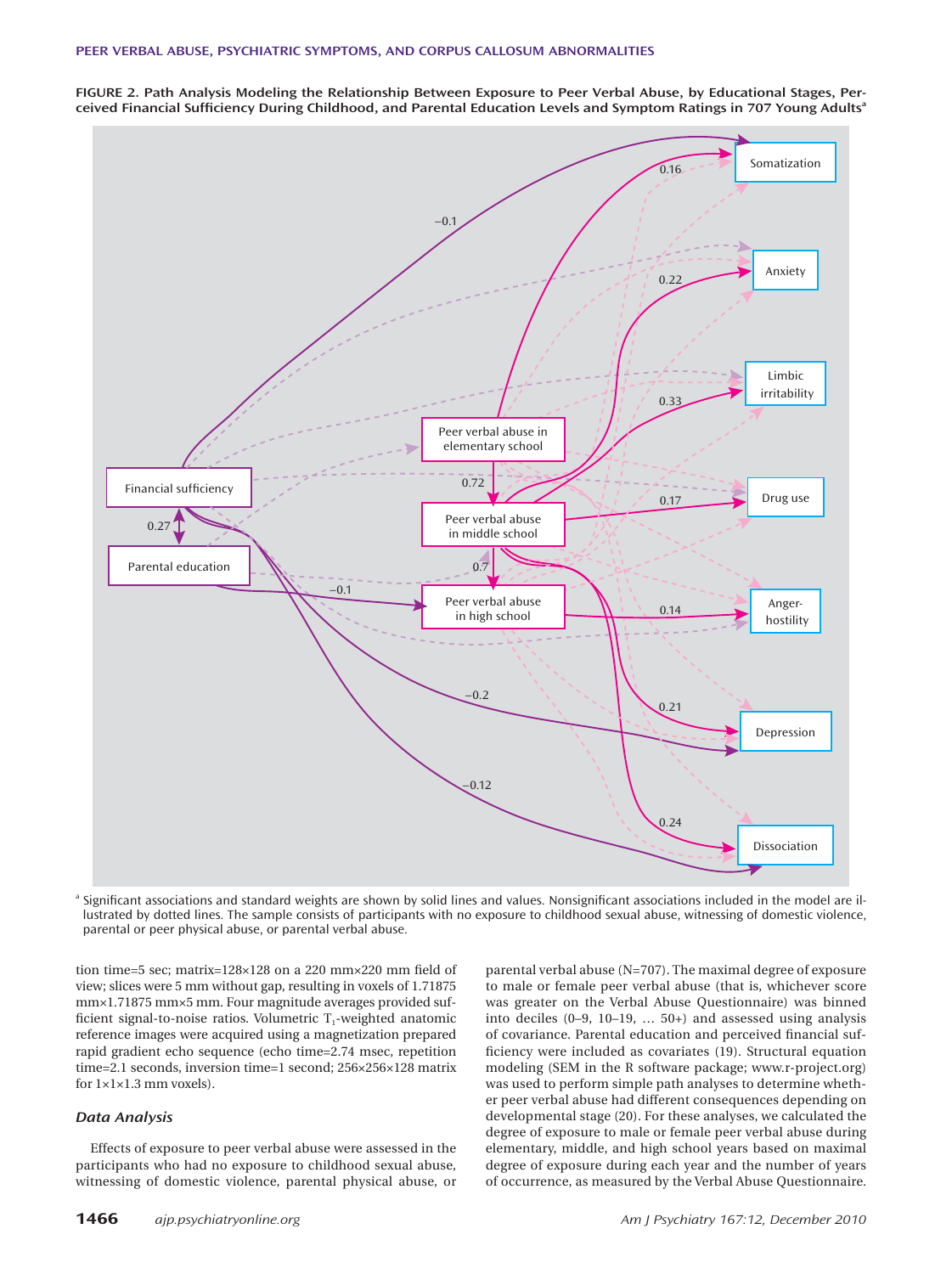

**FIGURE 3. Effect of Exposure to Parental Verbal Abuse and Peer Verbal Abuse on Symptom Ratings and Drug Use in**  848 Young Adults<sup>a</sup>

<sup>a</sup> Regression coefficients for the multiple regression equation are shown; tic marks indicate 95% confidence intervals. Ratings on the dependent measures were standardized (mean=0, SD=1) so that the relative impact of peer and parental verbal abuse could be compared regardless of the scoring range and scaling of the different rating instruments. Under these circumstances, a regression coefficient of 0.01 indicated that a 50-point increase in Verbal Abuse Questionnaire score was associated with a 0.5 standard deviation increase in rating score.

The model also included parental education and perceived financial sufficiency as sociodemographic variables. Data were adjusted to control for gender differences in symptom ratings. Multiple regression analysis was used to ascertain the relative impact of exposure to peer versus parental verbal abuse in participants with no exposure to childhood sexual abuse, witnessing of domestic violence, or parental physical abuse (N=848). Gender, parental education, and perceived financial sufficiency were included as additional interest variables. This approach has the advantage of using exposure ratings as continuous variables without requiring cutoff scores to delineate significant degrees of exposure.

#### *Image Analysis*

Diffusion tensor imaging preprocessing, including exclusion of nonbrain tissue using the Brain Extraction Tool and correction for movement and eddy currents, was performed using the FMRIB Software Library (FSL; Oxford, England). A diffusion tensor model was fitted to each voxel to derive fractional anisotropy, mean diffusivity, axial diffusivity, and radial diffusivity images.

The tract-based spatial statistics (TBSS) tool in FSL was used to calculate tract-based differences in fractional anisotropy and diffusivity. TBSS is a new approach that uses an anatomically based, carefully tuned, nonlinear registration procedure to project results onto an alignment-invariant tract representation (the "mean fractional anisotropy skeleton") for voxelwise analysis of multisubject diffusion data. TBSS computes a group mean fractional anisotropy skeleton, which represents the centers of all fiber bundles that are common to the participants involved in the study (21). Each participant's aligned fractional anisotropy image was projected onto the skeleton, and the resulting data were fed into voxelwise statistics. Multiple regression analyses were performed to identify clusters within fiber tracts whose fractional

**FIGURE 4. Percentage of 1,662 Young Adults in a Commu**nity Sample Reporting Exposure to Significant Peer Verbal **Abuse Between Ages 5 and 18a**



<sup>a</sup> Significant peer verbal abuse was defined as maximal peer Verbal Abuse Questionnaire scores ≥30). Note that exposure peaks at ages 12–13.

anisotropy, mean diffusivity, axial diffusivity, or radial diffusivity values correlated with severity of exposure to peer verbal abuse. This analysis was adjusted for effects of gender and age. Tracts were identified in which the significance of the correlation was p<0.05 after correction for multiple comparisons using threshold-free cluster enhancement (21).

## **Results**

#### *Degree of Exposure and Effects of Peer Verbal Abuse*

This analysis was conducted on data from participants with no history of physical abuse or parental verbal abuse (N=707). Participants differed widely in their degree of exposure to peer verbal abuse, as measured on the Verbal Abuse Questionnaire. Males reported a greater degree of exposure to male than female peer verbal abuse (male peer verbal abuse score=24.4 [SD=19.3]; female peer verbal abuse score=14.7 [SD=16.2];  $t_{dep}$ =11.29, df=290, p<10<sup>-24</sup>), whereas females reported the opposite pattern (male peer verbal abuse score=9.4 [SD=12.5]; female peer verbal abuse score=13.0 [SD=13.6];  $t_{dep}$ =-7.09, df=402, p<10<sup>-11</sup>). Within-subject ratings of exposure to male compared with female peer verbal abuse were well correlated (r=0.639), indicating that individuals exposed to verbal abuse by peers of one gender were often exposed to verbal abuse by peers of the other gender. Maximal degree of exposure to either male or female peer verbal abuse was used as an overall exposure index. Males, on average, reported a substantially greater degree of exposure to peer verbal abuse than females (males: score=25.8 [SD=19.6]; females: score=14.6 [SD=14.4]; F=76.80, df=1, 705, p<10<sup>-16</sup>).

The dose-dependent relationship between degree of exposure to peer verbal abuse and symptom ratings is illustrated in Figure 1. There were strong main effects of peer verbal abuse exposure scores on all ratings. The weakest association was with degree of drug use (F=4.82, df=5, 685,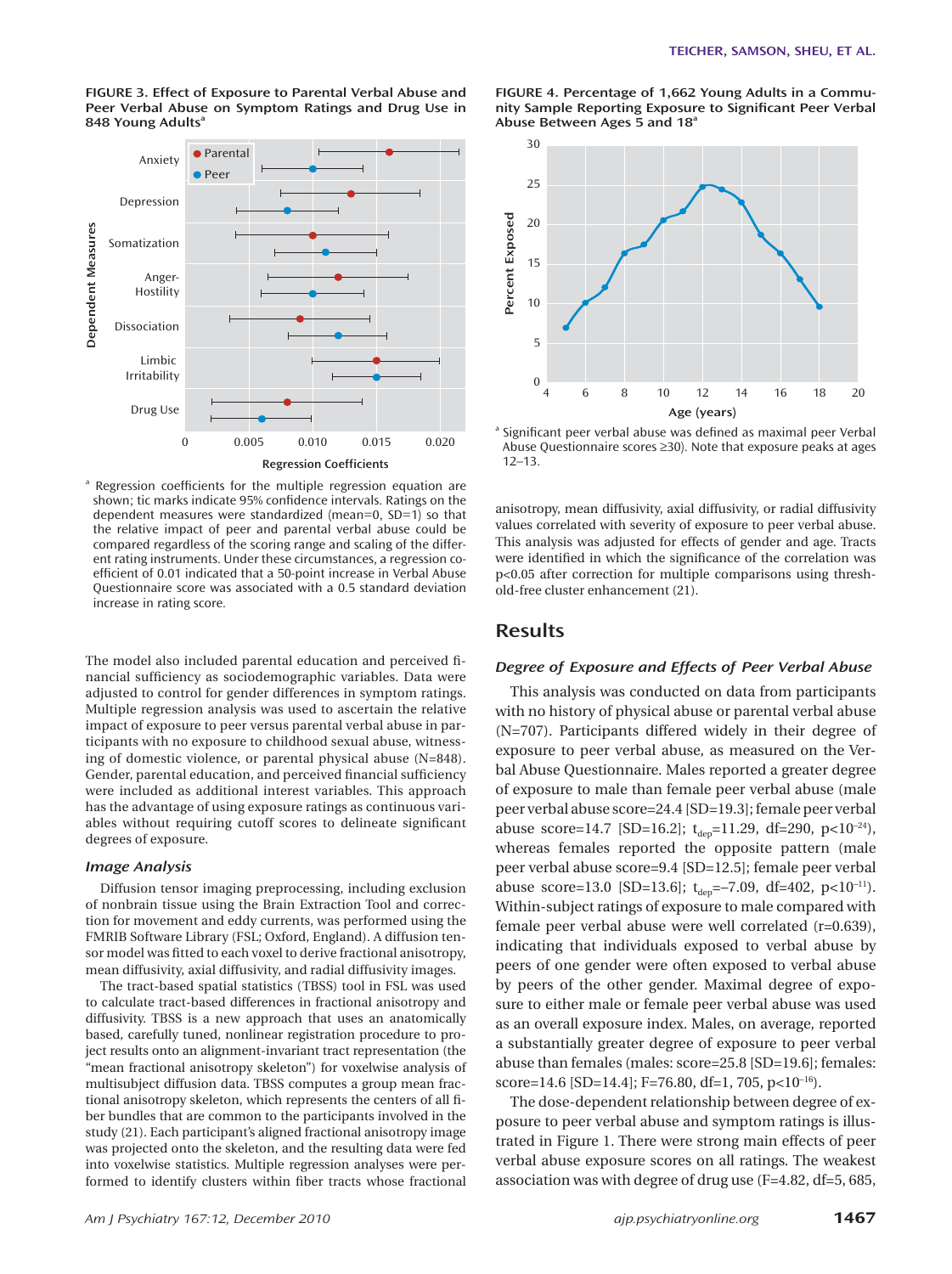**FIGURE 5. Regions in the Corpus Callosum (CC) and Posterior Corona Radiata (PCR) in Which Correlations Were Observed Between Degree of Exposure to Peer Verbal Abuse and Mean Diffusivity (MD), Radial Diffusivity (RD), and Fractional Anisotropy (FA)**<sup>a</sup>



a Regions were identified with diffusion tensor imaging and the tract-based spatial statistics tool in FSL. Blue coloring indicates a positive correlation with diffusion measurements. Red coloring indicates an inverse correlation with measures of fractional anisotropy. The sample consists of 63 participants who had no exposure to childhood sexual abuse, witnessing of domestic violence, parental or peer physical abuse, or parental verbal abuse and were free of axis I and II disorders.

p<0.0003), and the strongest was with ratings of "limbic irritability" (F=18.66, df=5, 682, p<10<sup>-16</sup>). The remaining ratings were affected to similar degrees, ranging from depression (F=5.60, df=5, 658,  $p<10^{-4}$ ) to dissociation (F=14.73, df=5, 660, p<10–12). For Kellner Symptom Questionnaire ratings and degree of drug use, there appeared to be an inflection point with peer Verbal Abuse Questionnaire exposure scores  $\geq$ 30 resulting in significantly higher ratings than scores <30. Dissociative Experiences Scale scores had an inflection point at scores ≥40. Limbic System Checklist–33 scores, in contrast, showed a more consistently graded response. We defined peer verbal abuse scores ≥30 to be indicative of significant exposure and peer verbal abuse scores ≥40 as substantial exposure.

Substantial exposure to peer verbal abuse was associated with an elevated risk for clinically significant symptom ratings. Odds ratios were 2.3 (95% CI=1.1–4.8) for depression, 3.7 (95% CI=1.8–7.5) for anxiety, 4.5 (95% CI=1.6– 12.1) for "limbic irritability," and 10.5 (95% CI=2.1–51.4) for dissociation.

Males and females appeared to be similarly affected by exposure to peer verbal abuse on most measures. However, there were significant gender-by-peer verbal abuse interactions on ratings of dissociation (F=4.01, df=5, 673, p<0.001), "limbic irritability" (F=3.56, df=5, 695, p<0.004), and drug use (F=4.89, df=5, 698, p=0.0002). Exposure to peer verbal abuse was associated with a greater increase in Dissociative Experiences Scale and Limbic System Checklist–33 scores in females than in males. Conversely, males were more sensitive to peer verbal abuse in degree of drug use, with increased use in males emerging at lower levels of peer verbal abuse than in females.

Path analysis indicated that there was a significant relationship between ages of exposure to peer verbal abuse and symptom ratings (Figure 2). The model was well fitted (adjusted goodness-of-fit index=0.989, Bentler-Bonnett normed fit index=0.984, Tucker-Lewis non-normed fit index=1.00) and could not be rejected by chi-square criteria  $(\chi^2=40.88, df=39, p=0.82)$ . Ratings on most of the symptom scales were associated with degree of exposure to peer verbal abuse during middle school. This was true for dissociation (p<0.003), depression (p=0.01), anxiety (p<0.007), drug use (p<0.04), and "limbic irritability" (p<0.0001). Ratings of somatization were associated with degree of peer verbal abuse during elementary school (p<0.02), while angerhostility was significantly associated with peer verbal abuse during high school (p<0.04). Path analysis indicated that parental education influenced the amount of exposure to peer verbal abuse during high school (p<0.05). Perceived financial sufficiency did not directly influence degree of exposure, but low levels increased ratings of dissociation (p<0.02), depression (p<0.0001), and somatization (p<0.05).

#### *Peer Versus Parental Verbal Abuse*

This analysis was conducted on data from participants with no history of abuse (N=848). Figure 3 illustrates the least squares multiple regression coefficients predicting symptom scores by both parental and peer verbal abuse exposure. All of the regression coefficients were significantly greater than zero. There was substantial overlap between the 95% confidence intervals for parental and peer regression coefficients across all measures, indicating that within each measure there were no significant differences between these two forms of verbal abuse in effect size. Only 2% of this sample was exposed to high levels of both peer and parental verbal abuse.

## *Incidence and Timing of Exposure*

This analysis was conducted with data from the community sample (N=1,662). Figure 4 provides information on the frequency of exposure to significant levels of peer verbal abuse across age. Exposure peaked during the middle school years (grades 6–8, typically ages 11–14). Children exposed to peer verbal abuse during elementary school often had this exposure persist into middle school. However, 9.8% of participants in the community sample were exposed to significant levels of peer verbal abuse during middle school but not elementary school.

## *Neuroimaging Sample (N=63)*

As shown in Figure 5, there was a significant correlation between degree of exposure to peer verbal abuse and mean diffusivity in the splenium of the corpus callosum (Montreal Neurological Institute [MNI] coordinates: –7, –31, 22; p<0.05, corrected for multiple comparisons).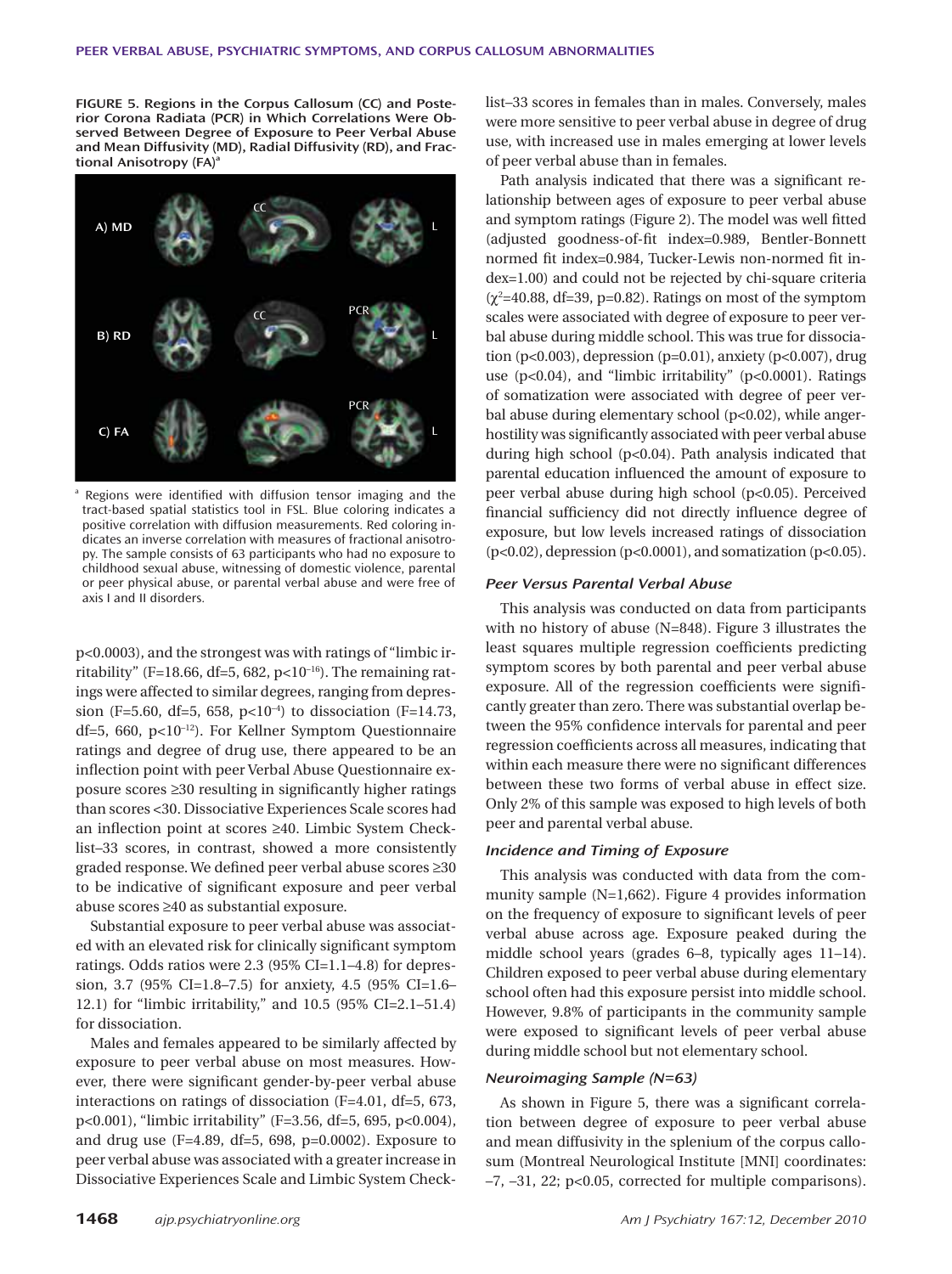Mean diffusivity in this cluster correlated with levels of female peer verbal abuse (r=0.617) and male peer verbal abuse (r=0.723). The correlation between degree of exposure to peer verbal abuse and measures of mean diffusivity were similar in males and females (males: r=0.647, females: r=0.810; z=-1.26, p>0.2). In this sample (selected to be free of axis I and II disorders), the only noteworthy clinical correlation was between maximal peer verbal abuse scores and ratings of anxiety (r=0.33, p=0.01).

Analysis of radial diffusivity also showed a significant positive correlation with exposure to peer verbal abuse in the body and splenium of the corpus callosum (MNI coordinates: 4, –30, 22 and –5, –34, 20; p<0.05) and the adjacent right posterior corona radiata (MNI coordinates: 28, –40, 22; p<0.05). Fractional anisotropy values showed a negative correlation with peer verbal abuse in an overlapping portion of the right posterior corona radiata (MNI coordinates: 28, –40, 22), although this correlation fell short of significance after correction for multiple comparisons (p=0.07). No positive or negative associations were detected between peer verbal abuse and axial diffusivity.

# **Discussion**

Studying a community sample of young adults, we found that exposure to peer verbal abuse was associated with increased drug use and elevated psychiatric symptom ratings. Substantial exposure was associated with a greater than twofold increase in clinically significant ratings of depression, a threefold to fourfold increase in anxiety and "limbic irritability," and 10-fold increase in dissociation. This level of peer verbal abuse was reported by 9.2% of participants who had no exposure to childhood sexual abuse, witnessing of domestic violence, or parental physical or verbal abuse and by 17.9% of the entire community sample. Hence, exposure to substantial levels of peer verbal abuse is a relatively common occurrence. Moreover, the effects of childhood exposure to peer verbal abuse on risk of psychopathology in early adulthood mirror results we previously reported for parental verbal abuse (5). Thus, verbal aggression from peers is an important and potent childhood stressor.

Middle school was the peak period of exposure to peer verbal abuse, with 9.8% of our community sample newly exposed. This finding fits with previous observations that peer physical aggression declines over the period from ages 8 to 18 while peer verbal abuse increases from ages 8 to 11, plateaus, and then declines from ages 15 to 18 (22, 23).

More importantly, the timing of exposure appears to shape its impact. Path analysis suggests that exposure during the middle school years (ages 11–14) was the most consequential and was associated with symptoms of anxiety, depression, dissociation, "limbic irritability," and degree of drug use. Overall, there were no significant associations between these symptoms and degree of exposure during elementary or high school when degree of middle school exposure was excluded. However, exposure at early and later ages amplified the association between symptom ratings and middle school exposure, more than doubling the amount of variance explained. This suggests that exposure during elementary and high school may sensitize or reinforce the effects of exposure during middle school. These findings are consistent with previous reports indicating that exposure to peer verbal abuse in secondary school is more serious than peer verbal abuse during primary school (23, 24). This may be because children in primary school predominantly engage in dyadic relationships, which can attenuate the perceived impact of bullying outside the dyad (23).

Another perspective is also possible. We recently published data indicating that there are sensitive periods when brain regions are most susceptible to the effects of childhood sexual abuse (20). The hippocampus was most vulnerable to childhood sexual abuse occurring at ages 3–5 years and 11–13 years. It is possible that the hippocampus is also susceptible to other forms of abuse occurring during these years. Anxiety, depression, dissociation, and temporal lobe epilepsy-like symptoms have all been associated with aspects of hippocampal function (12, 25– 29). Hippocampal volume was not assessed in this study.

Diffusion tensor imaging, however, revealed an association between degree of exposure to peer verbal abuse and measures of mean diffusivity, radial diffusivity, and fractional anisotropy in the splenium of the corpus callosum and the overlying corona radiata. The corpus callosum is a massive fiber tract interconnecting the left and right hemispheres. The corona radiata contains both descending and ascending axons that carry nearly all of the neural traffic to and from the cerebral cortex. Many of these axons pass through the corpus callosum. Studies suggest that alterations in radial diffusivity but not axial diffusivity, as observed, result from effects on myelin rather than axon numbers (30, 31). Corpus callosum alterations appear to be the most consistent finding in maltreated children (32–34), and it is perhaps remarkable that they emerged in a sample of comparison subjects with no axis I or II disorders. The sensitive period for the splenium (the most caudal portion of the corpus callosum) likely occurs during the middle school years, given the rostral-caudal progression of corpus callosum myelination (35) and our finding that the rostral body of the corpus callosum had a sensitive period between ages 9 and 10 (20).

It is interesting to speculate on how white matter alterations in the splenium might be related to elevated risk for depression, dissociation, or substance abuse. Fibers passing through the splenium interconnect the right and left occipital and inferior temporal cortices. Together these regions comprise the ventral visual processing stream, which has reciprocal connections with the hippocampus. The visual cortex is a plastic structure that is extensively modified by early experience. We previously reported (36) that exposure to childhood sexual abuse was associated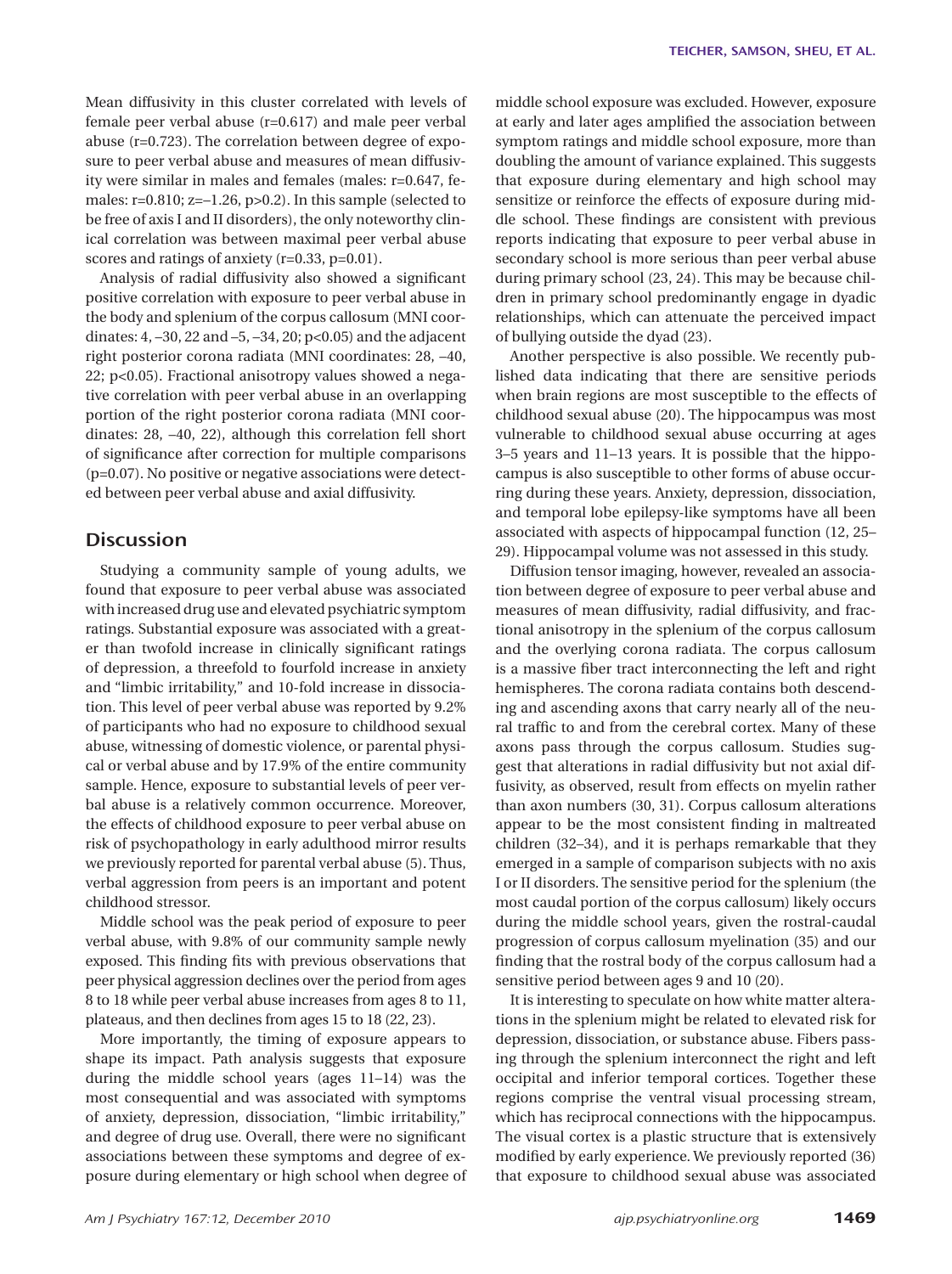with a 12%–18% reduction in gray matter volume in the right and left primary and secondary visual cortex. We have also found similar alterations in witnessing domestic violence (unpublished data). While the visual cortex plays a critical role in sensory perception, it may have additional functions. A reproducible finding in major depression is a substantial reduction in occipital cortex γ-aminobutyric acid (GABA), which is restored following treatment with antidepressants or ECT (37). Exposure to early stress may target GABA-ergic interneurons or fiber pathways of the visual cortex and increase risk for the development of mood disorders. We and others have also speculated that alterations in the corpus callosum may set the stage for dissociative phenomena by diminishing intrahemispheric integration (38). It is also possible that lack of integration between right and left hemispheric processing of visual cues may lead to greater cue-induced craving in substance users and enhanced risk for abuse and dependence.

This study is unique for a number of reasons. First, it assessed and controlled for exposure to other forms of maltreatment, such as childhood sexual abuse and parental verbal abuse. Second, it focused entirely on peer verbal abuse as a specific form of childhood trauma distinct from peer abuse involving physical assaults. Third, effects of exposure during different developmental stages were assessed based on our finding of "sensitive periods" when brain regions are particularly susceptible to abuse.

However, we must acknowledge that these analyses are retrospective and correlative and hence are subject to problems associated with faulty recall and spurious association. It is possible that individuals who show a tendency toward psychopathology in childhood are targeted as "odd" by peers and subjected to verbal abuse (39). It is also conceivable that a preexisting abnormality in the corpus callosum enhances risk for psychopathology and peer abuse. Path analysis delineates a mathematical solution to a series of equations, not a causal pathway. Causality cannot be inferred from this retrospective experimental design. Prospective studies are needed to explore these possibilities.

Psychiatric disorders probably arise from the temporal intersection of genetic susceptibility and adverse early experiences during critical developmental stages (26). Theorists have often focused on the importance of very early experiences and parent-child interactions. This study and other recent reports (9, 40) should strengthen interest in the importance of peer interactions and the vulnerability of peripubertal children. These findings further enhance concern that exposure to ridicule, disdain, and humiliation from parents, partners, or peers is emotionally toxic and may adversely affect trajectories of brain development.

Dr. Teicher has received research support or consulting fees from BioBehavioral Diagnostic Company, Medical Device Consultants, Inc., LiteBook, and CNS Response and holds 13 U.S. patents, most of which are related to the diagnosis and treatment of psychiatric disorders. All other authors report no financial relationships with commercial interests.

Supported by NIMH grant RO1 MH-66222, National Institute on Drug Abuse grants RO1 DA-016934 and RO1 DA-017846, a NARSAD Independent Investigator Award, and donations from the Simches and Rosenberg families to Dr. Teicher.

#### **References**

- 1. MacMillan HL, Fleming JE, Streiner DL, Lin E, Boyle MH, Jamieson E, Duku EK, Walsh CA, Wong MY-Y, Beardslee WR: Childhood abuse and lifetime psychopathology in a community sample. Am J Psychiatry 2001; 158:1878–1883
- 2. Kendler KS, Bulik CM, Silberg J, Hettema JM, Myers J, Prescott CA: Childhood sexual abuse and adult psychiatric and substance use disorders in women: an epidemiological and cotwin control analysis. Arch Gen Psychiatry 2000; 57:953–959
- 3. Mullen PE, Martin JL, Anderson JC, Romans SE, Herbison GP: Childhood sexual abuse and mental health in adult life. Br J Psychiatry 1993; 163:721–732
- 4. Anda RF, Felitti VJ, Bremner JD, Walker JD, Whitfield C, Perry BD, Dube SR, Giles WH: The enduring effects of abuse and related adverse experiences in childhood: a convergence of evidence from neurobiology and epidemiology. Eur Arch Psychiatry Clin Neurosci 2006; 256:174–186
- 5. Teicher MH, Samson JA, Polcari A, McGreenery CE: Sticks, stones, and hurtful words: relative effects of various forms of childhood maltreatment. Am J Psychiatry 2006; 163:993–1000
- 6. Anderson CM, Rabi K, Lukas SE, Teicher MH: Cerebellar lingula size and experiential risk factors associated with high levels of alcohol and drug use in young adults. Cerebellum (Epub ahead of print, Oct 28, 2009)
- 7. Hawker DS, Boulton MJ: Twenty years' research on peer victimization and psychosocial maladjustment: a meta-analytic review of cross-sectional studies. J Child Psychol Psychiatry 2000; 41:441–455
- 8. Nansel TR, Overpeck M, Pilla RS, Ruan WJ, Simons-Morton B, Scheidt P: Bullying behaviors among US youth: prevalence and association with psychosocial adjustment. JAMA 2001; 285:2094–2100
- 9. Schreier A, Wolke D, Thomas K, Horwood J, Hollis C, Gunnell D, Lewis G, Thompson A, Zammit S, Duffy L, Salvi G, Harrison G: Prospective study of peer victimization in childhood and psychotic symptoms in a nonclinical population at age 12 years. Arch Gen Psychiatry 2009; 66:527–536
- 10. Srabstein J, Piazza T: Public health, safety, and educational risks associated with bullying behaviors in American adolescents. Int J Adolesc Med Health 2008; 20:223–233
- 11. Nansel TR, Overpeck MD, Haynie DL, Ruan WJ, Scheidt PC: Relationships between bullying and violence among US youth. Arch Pediatr Adolesc Med 2003; 157:348–353
- 12. Choi J, Jeong B, Rohan ML, Polcari AM, Teicher MH: Preliminary evidence for white matter tract abnormalities in young adults exposed to parental verbal abuse. Biol Psychiatry 2009; 65:227–234
- 13. Kellner R: A symptom questionnaire. J Clin Psychiatry 1987; 48:268–273
- 14. Bernstein EM, Putnam FW: Development, reliability, and validity of a dissociation scale. J Nerv Ment Dis 1986; 174:727– 735
- 15. Teicher MH, Glod CA, Surrey J, Swett C Jr: Early childhood abuse and limbic system ratings in adult psychiatric outpatients. J Neuropsychiatry Clin Neurosci 1993; 5:301–306

Received Jan. 8, 2010; revision received March 19, 2010; accepted April 8, 2010 (doi: 10.1176/appi.ajp.2010.10010030). From the Developmental Biopsychiatry Research Program, McLean Hospital; and the Department of Psychiatry, Harvard Medical School, Boston. Address correspondence and reprint requests to Dr. Teicher, McLean Hospital, 114 Mill St., Belmont, MA 02478; martin\_teicher@hms. harvard.edu (e-mail).